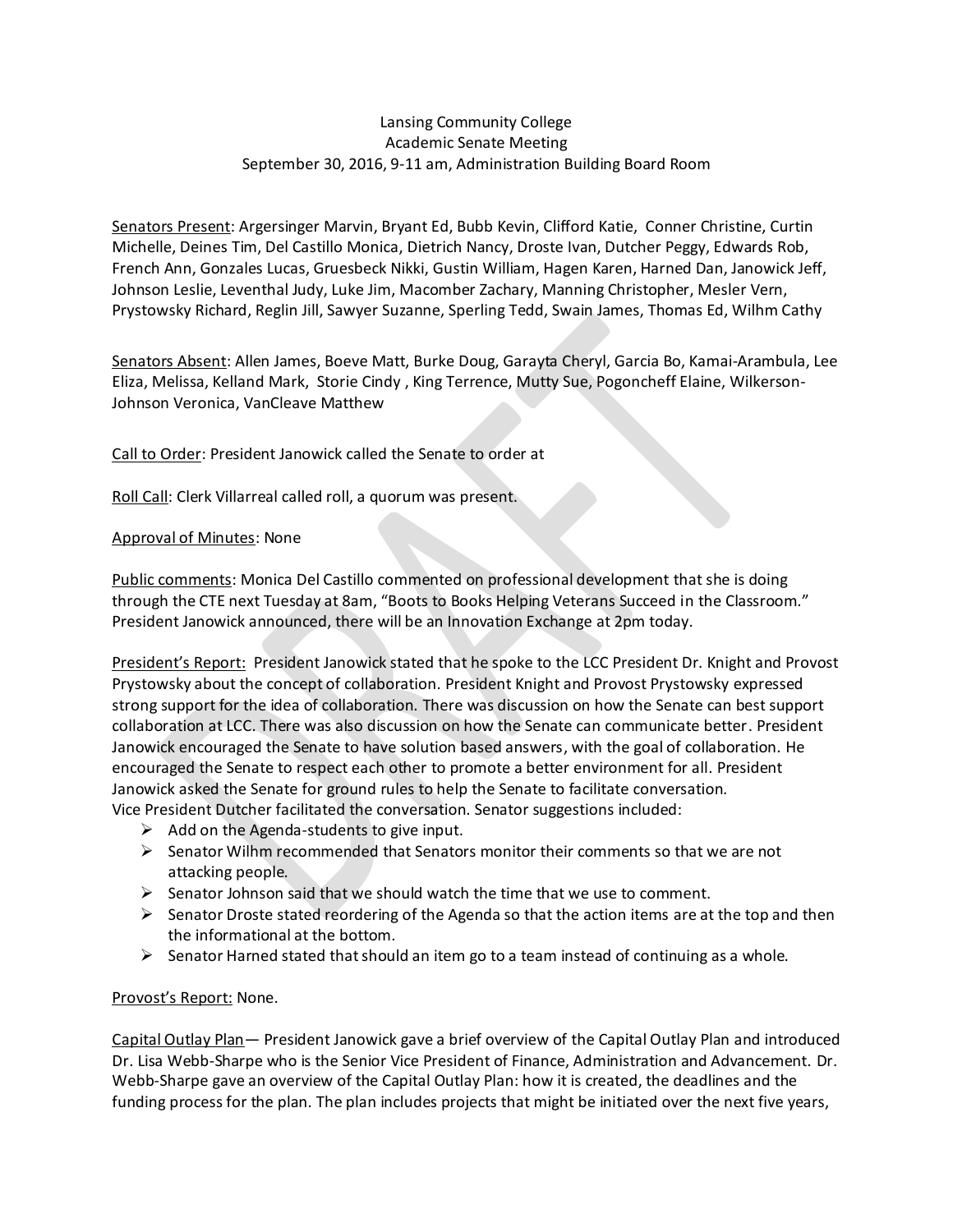and is part of a request for state funding for capital improvements. The focal point of this year's request is the 505 building renovations for Veterans Affairs.

Senator Dutcher asked about the Budget and Finance forums. Dr. Webb-Sharpe stated that all employees were invited to the forums, communications were sent via email and through the Star. She stated that those meetings were held on Main Campus and West Campus.

Senator Johnson asked about a calendar of important deadlines. Dr. Webb-Sharpe said that on the web page under financial transparency you can find budget and five year capital outlay plan. When the web page refresh take place a more comprehensive calendar will be available.

Dr. Webb-Sharpe encouraged divisions to look at the when the program budgets and the operating plans are due. President Janowick said that one of the ways Senate can play a role is helping to align the dates the divisions and larger administration dates.

Equity and Inclusive Excellence Project—Anne Heutsche gave a presentation on the Equity and Inclusive Excellence Project. The goal of this grant is to reduce the equity gap by 5% by 2020. Presentation and materials are available on the Public O Drive and SharePoint under the Interdepartmental Academic Senate Folder.

Senators asked that the Counseling and Library departments be added to the chart. Senator Curtin said that she didn't see where it addressed the classroom.

Provost Prystowsky stated that we were invited to apply for this grant. Provost Prystowsky thanked everyone who has joined the effort and especially Anne Heutsche for her work.

Technology Across the Curriculum Committee—Kevin Bubb asked that other areas outside of the A&S divisions participate in the Technology Committee. The A&S faculty are currently the only ones who primarily participate. They meet once a month 9am-11am on a non-Academic Senate Friday in TLC 127. Participants do not need to be tech savvy. President Janowick request that two members volunteer to participate in the committee.

Proposal for College Hour-Kali Majumdar proposed the College Hour, a time during which the college would avoid scheduling instructional activities as a way to facilitate meetings among both faculty and students. There was Senate discussion on the function and logistics of a College Hour. Provost Prystowsky stated that if we decide we are going to do this it has to be very intentional, there will be groups that are an exception. President Janowick proposed that the discussion continue at the next meeting. The next step for the Senate, would be to form a team to draft a more formal proposal.

Meeting Extension: President Janowick proposed to extend the meeting for 10minutes. Senator Johnson opposed. There was no other objections, the Senate was extended.

Students Issues to the Senate: President Janowick asked the students to identify issues that they may want the Senate to consider. Senator Gonzales brought up a concern about the counseling department, the wait for three weeks before seeing a counselor. Another concern of Senator Gonzales was the transferability of Intermediate Spanish to the University of Michigan. President Janowick noted that while specific program scheduling decision are not within the purview of the Senate, the Senate could propose a review of how programs across the college make such decisions.